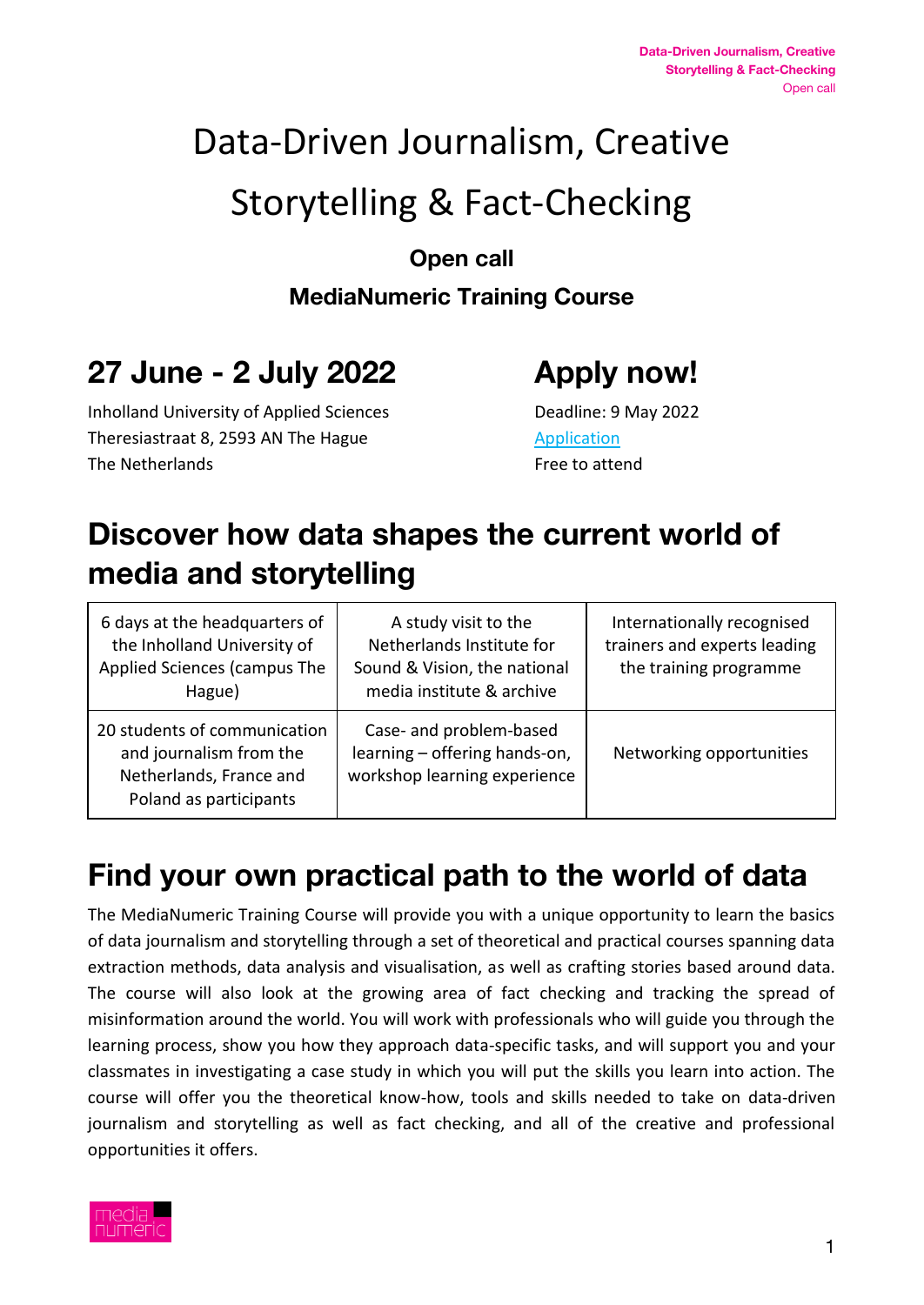# **Expand your knowledge and build your skills across three main topics**

Search & exploration of data  $\vert$  Telling stories with data  $\vert$  Tracking and debunking

misinformation

# **Our philosophy**

The MediaNumeric project is based on the concept of dialogue, interaction and exchange of knowledge. In order to address the existing gap between university curricula on multimedia datadriven journalism and wider storytelling and the needs of contemporary media outlets and other creative businesses, the project facilitates dialogue between the sectors of higher education and the media and creative industries. Our aim is to give you the tools to help create a European media and creative ecosystem that is user-driven, fair and balanced, economically sustainable and technologically advanced.

### **The MediaNumeric training course offers diverse learning opportunities organised around four main building blocks:**

#### **1. Introductory Sessions**

You will participate in lively and informative session formats (such as panel discussions, round tables, lectures, etc.) where renowned international experts will discuss issues related to datadriven journalism and storytelling and fact checking.

#### **2. Workshops**

Across the course you will work on a real-life case study. You will be asked to go through a process of linking your tasks to the three theoretical modules. Throughout the whole process you will be guided by a set of experts and facilitators.

#### **3. Study visit**

You will visit the Netherlands Institute for Sound & Vision, located in the Hilversum Media Park, to dive into the rich world of moving image and sound archives and to engage in conversation with experts in creative reuse and journalistic work, to observe how theory is turned into practice on a daily basis in a real-world professional setting.

**4. Networking**

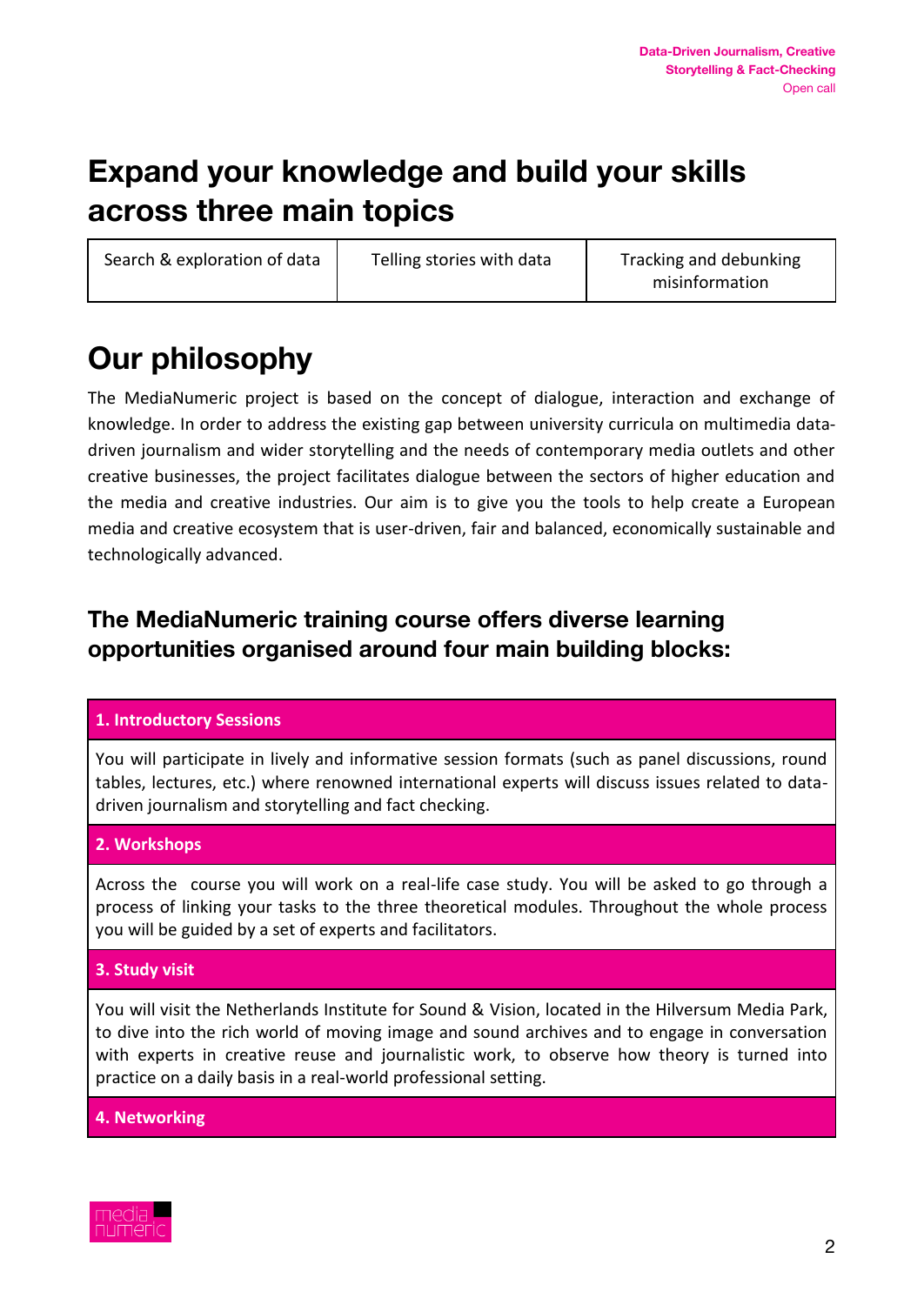You will be able to socialise with peers and experts and explore the city and surroundings of The Hague. Through study visits and meetings with experts you will also get to know the other participants well and build long-lasting relationships that will support your future work and further career development.

## **Candidate's profile and eligibility**

- Are you interested in understanding:
	- How to access, analyse and understand data?
	- What data-driven storytelling is and why it is important?
	- Where misinformation comes from and how fact-checking works?
	- What media ethics is and what is the social impact of journalism and media transitions?
- Are you open-minded to work in an international group and jointly create stories based on data?
- Are you interested in working in spreadsheets and processing data?
- Do you have interest in current technological changes and their influence on society and the media?

#### **If all or a majority of your answers to the above-listed questions are yes, then the MediaNumeric course is for you!**

The course is dedicated to minimum 3rd-year BA and MA students of communication studies, journalism, creative business and IT who come from the three academic partners of MediaNumeric - SWPS University of Social Sciences and Humanities, Inholland University of Applied Sciences, INA Institut national de l'audiovisuel and have an advanced command of English (spoken and written).

The MediaNumeric Selection Committee will select 20 participants from all eligible candidates. 16 participants will come from Inholland University of Applied Sciences (NL), 2 participants from INA (FR), and 2 participants from SWPS (PL). Participants will be selected and prioritised based on the following criteria: overall application score (including assessment of self-evaluation and performance targets, commitment and dedication to the school's objectives), skills and experience, diversity (from an under-represented social group, representing different nationalities/ethnic groups).

The MediaNumeric training course offers 5 ECTS points.

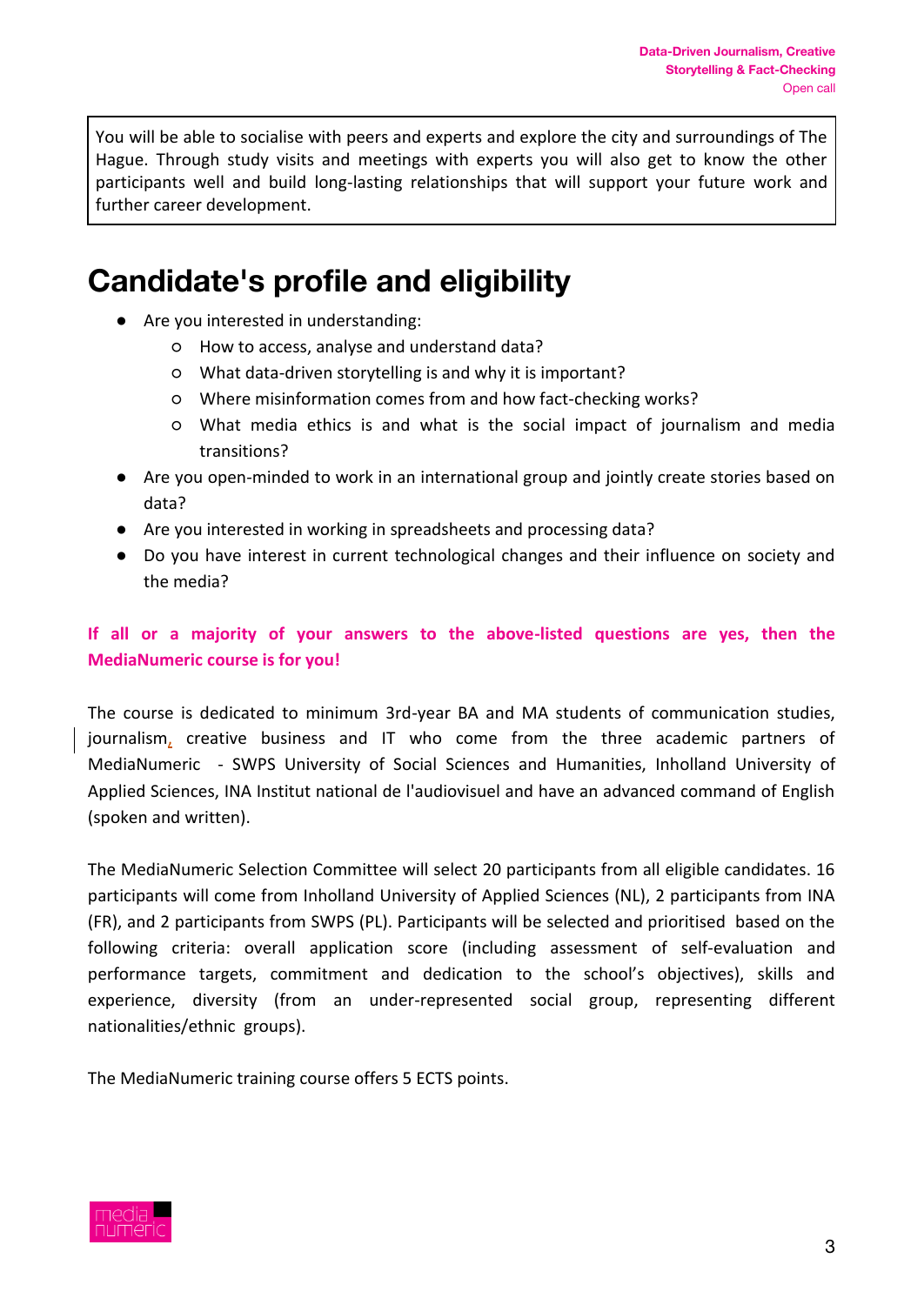#### **Fees**

There is no course fee. In addition, the organisers of the training course will cover all the international transportation and accommodation costs for the four international students coming from INA (2 students) and SWPS (2 students) universities following the rules of the Erasmus+ programme. Students must however obtain their own health insurance coverage.

## **Date and place**

The training will take place from 27 June to 2 July 2022 at Inholland University of Applied Sciences, The Hague campus (Theresiastraat 8, 2593 AN Den Haag, Netherlands). It will be preceded with a mandatory online introductory session taking place around two weeks before the event. The exact date of the introductory session will be announced at a later stage.

### **How to apply?**

Click [HERE](https://docs.google.com/forms/d/1MgHm40wZuDWMJcibYYbF6Dc4h44fKXuoFHEr5DAa7LQ/edit) and apply for the MediaNumeric training programme. Application deadline is May 9, 2022. The application results will be announced on 23 May 23 2022. In case of any queries, kindly contact us at [info@medianumeric.eu.](mailto:info@medianumeric.eu)

### **Important**

**The training programme will use a hybrid teaching model (a mix of online and in-person) and all courses will be delivered in line with government COVID-19 guidelines.** 

**Even though the training programme is intended to be an in-person event - with all the selected participants arriving in The Hague, NL and participating in all classes, and workshops in person, the COVID-19 situation may force us to move the course to a fully on-line setting. Participants will be informed of the intended delivery method in mid-May, following the announcement of the application results.**

# **Organisers**

Inholland University of Applied Sciences (NL) in cooperation with INA Institut national de [l'audiovisuel](https://www.ina.fr/institut-national-audiovisuel/international-affairs) (FR), [The Netherlands Institute for Sound & Vision](https://www.beeldengeluid.nl/en) (NL), [Centrum Cyfrowe](https://centrumcyfrowe.pl/en/homepage/) (PL), [SWPS](https://english.swps.pl/)  [University of Social Sciences and Humanities](https://english.swps.pl/) (PL), [Agence France Presse](https://www.afp.com/en) (FR), [Storytek](https://storytek.eu/) (EE), and [EUscreen Foundation](https://www.euscreen.eu/) (NL).

### **Inholland University of Applied Sciences**

[Inholland University of Applied Sciences](https://www.inholland.nl/) is an educational institution with over 29,000 students, 26 research groups, 110 nationalities, and approximately 1800 employees. Inholland offers an